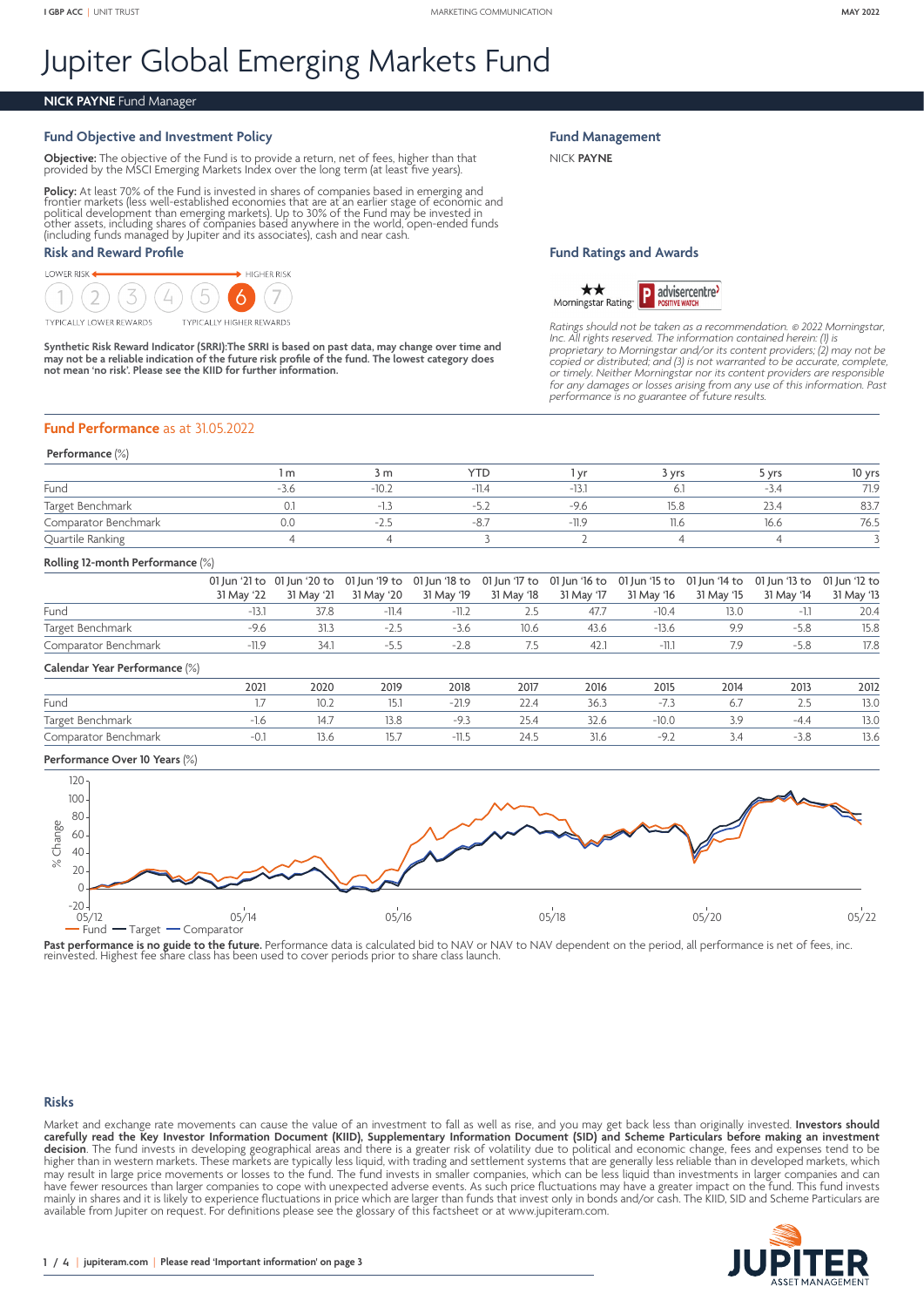#### **Fund Holdings** as at 31.05.2022

| <b>Top Ten Holdings</b> (% of net assets) |      |
|-------------------------------------------|------|
| Taiwan Semiconductor Manufacturing        | 9.9  |
| Hdfc Bank Adr Representing Three L        | 5.5  |
| <b>Tencent Holdings</b>                   | 5.4  |
| <b>Transaction Capital</b>                | 4.8  |
| Alibaba                                   | 4.1  |
| Localiza Rent A Car Sa                    | 4.1  |
| <b>Bank Central Asia</b>                  | 3.9  |
| Mercadolibre                              | 3.8  |
| Bank of Georgia                           | 3.6  |
| Techtronic Industries                     | 3.6  |
| Total                                     | 48.8 |
|                                           |      |

| Market Cap (%)        |      |
|-----------------------|------|
| Large $($ >\$10 $bn)$ | 594  |
| Mid (\$2bn-\$10bn)    | 22 O |
| Small (<\$2bn)        | 18.4 |
| Total                 | 99.8 |
|                       |      |

**Industry Allocation** (%)

| Total <sup>1</sup>            | 100.0 |  |  |
|-------------------------------|-------|--|--|
| Cash                          | 0.2   |  |  |
|                               | 99.8  |  |  |
| Real Estate                   | 2.2   |  |  |
| <b>Health Care</b>            | 2.4   |  |  |
| Consumer Staples              | 7.0   |  |  |
| Industrials                   | 7.5   |  |  |
| <b>Consumer Discretionary</b> | 20.6  |  |  |
| Financials                    | 22.1  |  |  |
| Technology                    | 37.9  |  |  |

*1 The figures may not equal 100% due to rounding.*

**Regional Allocation** (%)

| Asia Pacific ex Japan     | 64.7  |
|---------------------------|-------|
| Caribbean & Latin America | 21.0  |
| Africa                    | 4.8   |
| North America             | 3.8   |
| <b>Emerging Europe</b>    | 3.6   |
| Europe ex UK              | 1.9   |
|                           | 99.8  |
| Cash                      | 0.2   |
| Total <sup>1</sup>        | 100.0 |
|                           |       |

*1 The figures may not equal 100% due to rounding.*

#### **Charges and Codes**

| <b>Share Class</b> | <b>Income Distribution</b><br>Policy | <b>ISIN</b>  | Bloomberg         | <b>Initial Charge</b><br>(max.) | Ongoing<br><b>Charges Figure</b> | Annual<br>Management<br>Charge (max.) | Minimum Initial<br>Investment | Minimum Top<br>Up Investment |
|--------------------|--------------------------------------|--------------|-------------------|---------------------------------|----------------------------------|---------------------------------------|-------------------------------|------------------------------|
| I GBP ACC          | Accumulation                         | GB00B4PF5918 | <b>JUPGEIA LN</b> | $0.00\%$                        | 0.99%                            | 0.75%                                 | GBP 1,000,000                 | GBP 50,000                   |
| L GBP ACC          | Accumulation                         | GB00B4JVHP59 | <b>JUPGEMALN</b>  | $0.00\%$                        | 1.74%                            | 1.50%                                 | <b>GBP 500</b>                | GBP 250                      |
| I GBP INC          | Annual paid out                      | GB00B6QGZ083 | <b>JUPGEII LN</b> | 0.00%                           | 0.99%                            | 0.75%                                 | GBP 1,000,000                 | GBP 50,000                   |
| L GBP INC          | Annual paid out                      | GB00B8035K95 | <b>JUPGERI LN</b> | $0.00\%$                        | .74%                             | 1.50%                                 | <b>GBP 500</b>                | <b>GBP 250</b>               |
| <b>GBP ACC</b>     | Accumulation                         | GB00BJJQ4X28 | <b>JUGEMJG</b>    | $0.00\%$                        | 1.44%                            | $1.10\%$                              | <b>GBP 500</b>                | <b>GBP 250</b>               |
| <b>GBP INC</b>     | Annual paid out                      | GB00BJJQ4Y35 | <b>JUGEMJI</b>    | $0.00\%$                        | .44%                             | $1.10\%$                              | <b>GBP 500</b>                | GBP 250                      |
|                    |                                      |              |                   |                                 |                                  |                                       |                               |                              |

*The Ongoing Charges Figure includes the Annual Management Charge and aggregate operating expenses chargeable to the fund. Where the fund invests in other funds, it includes the impact of the charges made in those other funds. Jupiter does not engage in stock lending. For details of all units and fees and charges, please refer to the Scheme Particulars and Annual Report for each financial year.*

#### **Fund Information** as at 31.05.2022

#### **Product Information**

| Launch Date Fund:        | 0111 2010                                                          |
|--------------------------|--------------------------------------------------------------------|
| Launch Date Share Class: | 01.11.2010                                                         |
| Morningstar Category:    | Global Emerging Markets Equity                                     |
| Target Benchmark:        | MSCI EM (Emerging Markets) Index with<br>net dividends re-invested |
| Comparator Benchmark:    | IA Global Emerging Markets                                         |

# **Price Information**

| Valuation Day:        | Every Business Day in the United<br>Kingdom |  |  |  |  |
|-----------------------|---------------------------------------------|--|--|--|--|
| Base Currency Fund:   | GBP                                         |  |  |  |  |
| Currency Share Class: | GBP                                         |  |  |  |  |
| Available on:         | www.jupiteram.com                           |  |  |  |  |
| <b>Fund Size</b>      |                                             |  |  |  |  |
| Fund Value:           | GBP 26m                                     |  |  |  |  |
| Holdings:             | 33                                          |  |  |  |  |

**Benchmark Information:** Target benchmark - MSCI Emerging Markets Index. The MSCI Emerging Markets Index is an industry standard index and is one of the leading<br>representations of global emerging countries' stock markets.

**Index and Sector Disclaimer:** This document contains information based on the MSCI Global Emerging Markets Index. Neither MSCI nor any other party involved in or related to compiling, computing or creating the MSCI stat m

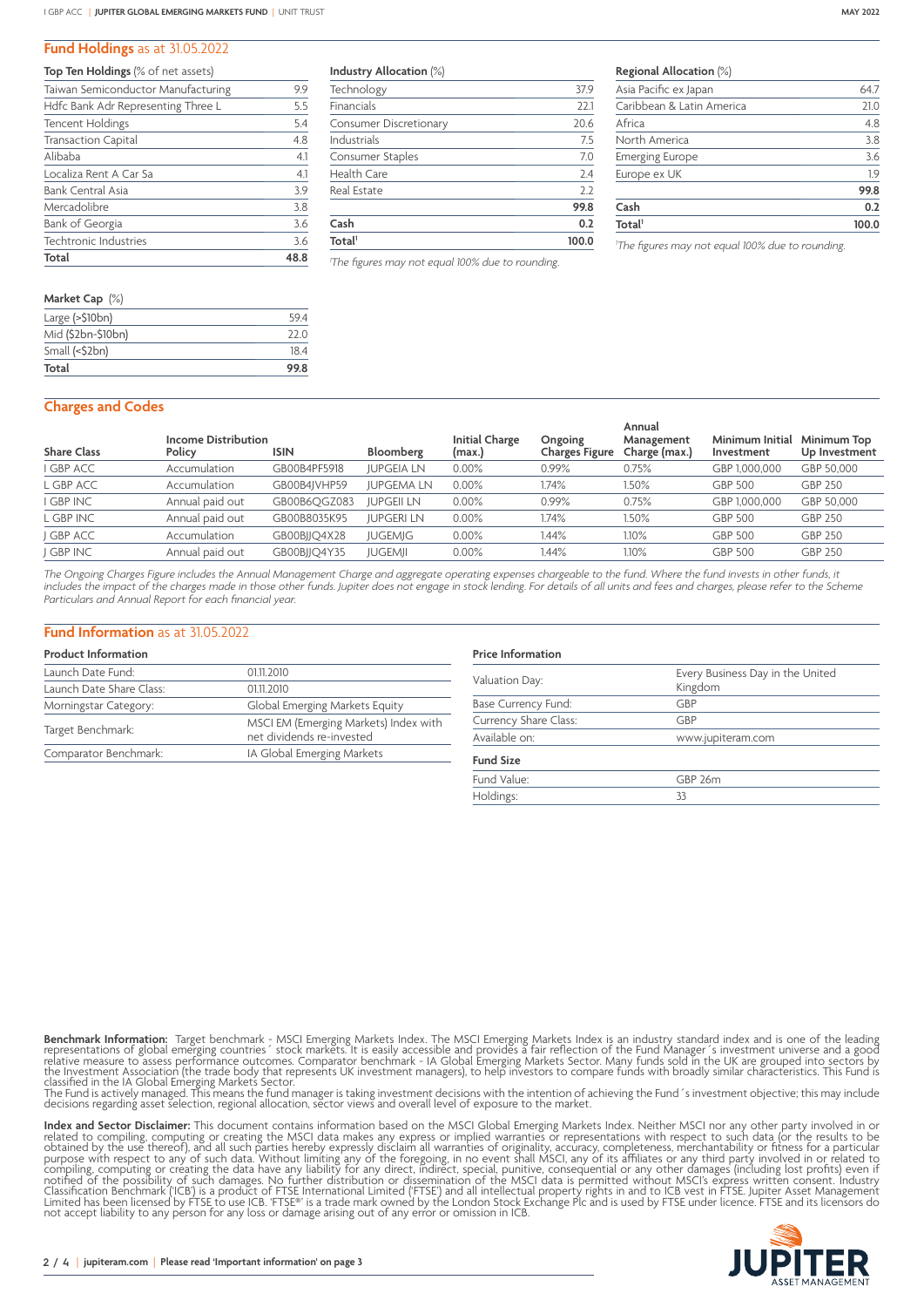**Contact:** Jupiter Unit Trust Managers Limited **Telephone:** 08005614000 **Email:** enquiries@jupiteronline.co.uk **www.jupiteram.com**

**Important information:** We recommend you discuss any investment decisions with a financial adviser, particularly if you are unsure whether an investment is suitable.<br>Jupiter is unable to provide investment advice. Initial